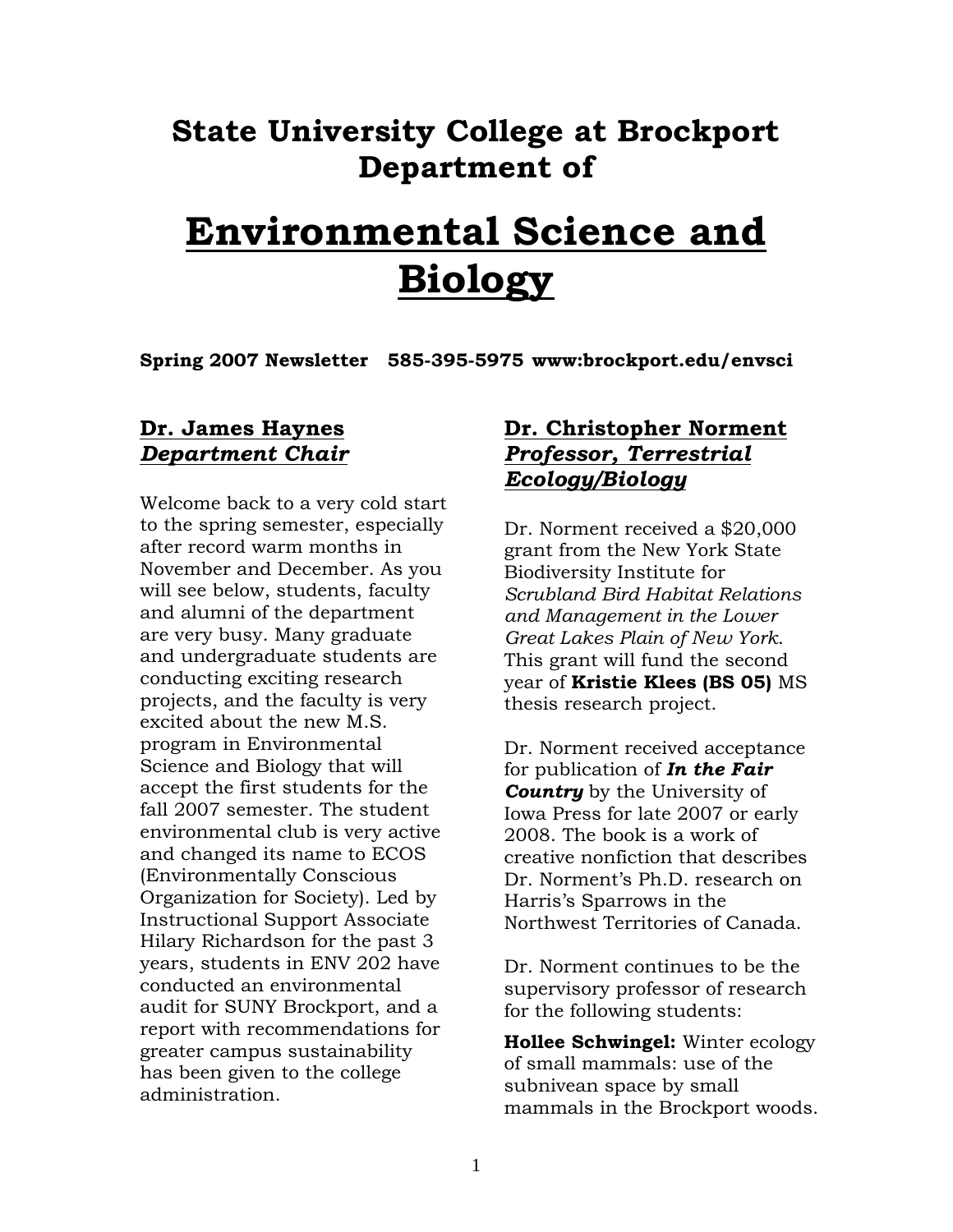**Levi Atwater:** Historical analysis of Harris's Sparrows in the Great Plains.

**Kristie Klees, Sarah Miloski, Bill Forder, Jesse Batz, Eric Somers, Levi Atwater:** A GIS analysis of changes in salamander distributions in Western New York between 1940 and 2000.

## **Norma Polizzi, Esq. Welcome!**

Norma A. Polizzi, Esq., is teaching Environmental Law this semester. Knowing what is legally required is very important to environmental scientists, and her course is designed to enlighten students on what will be required of them once they join the workforce. It is a broad overview of federal and state laws that have a real impact on day-to-day environmental work.

Ms. Polizzi has a lifelong passion for addressing environmental problems. Environmental Law will be offered every spring and fall semester.



## **Environmental Science and Biology Student Club – Now ECOS**

SUNY Brockport's environmental club had a make over this past summer, changing its name from the previously dull BEAN to the refreshing ECOS. While the acronym might be cool, its meaning is indicative of the BSG club we have become—an Environmentally Conscious Organization for Society, and we are living up to that name. In the fall of 2006, ECOS was involved in the Ocean Conservancy's International Coastal Cleanup at Hamlin Beach State Park. This event brought out more than 30 people to help cleanup Lake Ontario's coastline. ECOS also sponsored a 5k run at Letchworth State Park for the Park's autumn festival and celebrated with a camping trip that weekend to encourage outdoor activities by Brockport students.

America Recycles Day on November 15th was observed in the Seymour Student Union, with ECOS hosting Monroe County Environmental Services, Sunnking Electronics Recycling and other environmentally conscious organizations. The event promoted recycling awareness on campus and in the community through the collection of sneakers, electronics and clothing. Finally, the club held a zoo cleanup at the Seneca Park Zoo. At least ten members of the club came out to help Seneca Park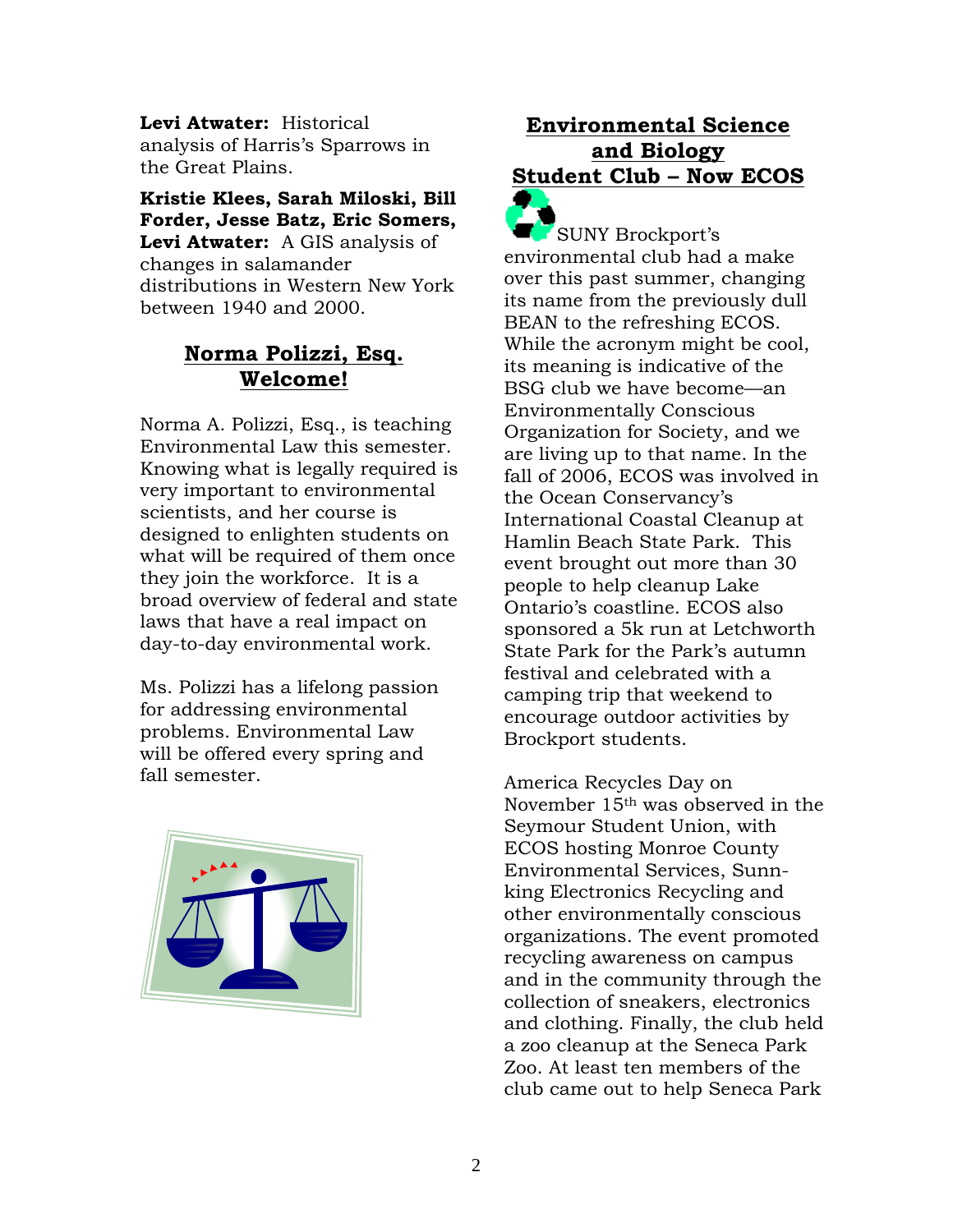rake up their fall foliage and were treated to a behind the scenes tour and feeding of the hippopotamus.

ECOS is looking forward to another successful semester with future events to include a trip to the Green Festival in Chicago, IL in March (including a tour of the Shedd Aquarium and the field Museum!), Earth Day events on April 22nd, and a spring cleanup on campus to celebrate National Arbor Day.



If you would like to be included in our community group, send an email to [hrichard@brockport.edu](mailto:hrichard@brockport.edu) (Hilary Richardson, ECOS Advisor). Meetings are held in Room 108A Lennon, usually on Wednesday afternoon at Noon. We hope to see you there!

## **Environmental Science and Biology Spring Seminars**

Bruce Nilles (Sierra Club) and Fred Palmer (Peabody Energy) will debate the role of *"Coal in America's Energy Future."* Wed, February 21, 6:00-8:00 pm, New York Room, Cooper Hall.

Dr. Kimberly Schultz, Associate Professor at SUNY CESF, will present, "*Aquatic Exotics: Can small invaders have large effects?*" Friday, April 20, 2007, Room 220/221 Seymour Union.

## **ENV Alumni Research, Employment, Just "News"!**

### **Sarah (Davidson) Hile (BS,04)** –

Sarah is a marine ecologist and scientific diver for the National Oceanic and Atmospheric Administration (NOAA) at the Center for Coastal Monitoring and Assessment. She works with CCMA's Biogeography Team on a number of projects. Most of her time is spent working on a U.S. Caribbean coral reef ecosystem monitoring project, where she assists in fish and habitat data collection in the US Virgin Islands and Puerto Rico. Some of the products of these data are habitat utilization maps, journal publications, national monument and park inventory assessments, and monitoring protocols.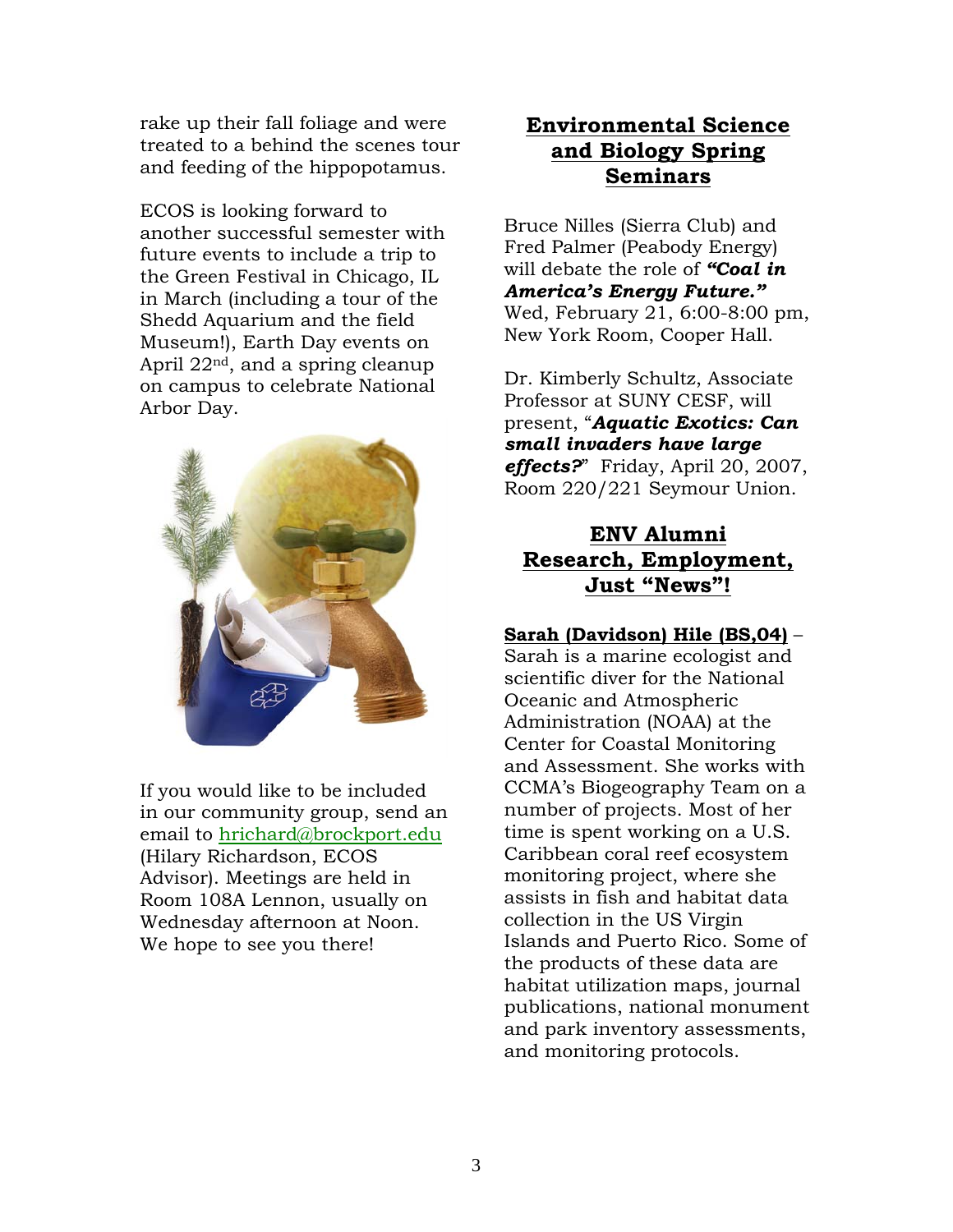#### **Danielle Merry (BS, 05) –**

Danielle is currently working at Devine, Tarbell and Associates in Liverpool, NY as an Assistant Scientist. Devine Tarbell works on hydropower, and Danielle is assisting the coordination of seven study groups for Verdant Power's Roosevelt Island Tidal Energy Project in New York City. Verdant is doing studies on using underwater turbines in the East River for power generation. Danielle recently visited fellow alumni **Andy Hasse (BS, 06)** and **Patrick Swain (BS, 06)**, who are working for ENSR in New Jersey; they are reported to be doing very well in the field of environmental science and biology!

#### **Amy (Kron) Zona, (BS, 02) –**

Amy is employed at Monroe #1 BOCES as a certified teacher in Biology. Amy also works with other teaching professionals on researching and writing curriculum grants.

#### **Nicole Howard (BS, 06; ENV**

**minor)** – Nicole has been accepted in to the Masters of Architecture program at the University of Colorado.

#### **Adam Lotyczewski (BS, 06)** –

Adam is working at Life Science Labs in Canandaigua, NY as a Technician.

**Ian Conboy (MS, 07)** – Pigeon Creek, a tidal lagoon on San Salvador in the Bahamas, may play an important role as nursery habitat for coral reef fishes. It is home to important fish species

such as the endangered Nassau grouper (*Epinephelus striatus*), snappers and grunts. These fish are important for local fishing and for maintaining the ecological balance on patch reefs. Over the past year, Ian conducted research in the tidal lagoon to quantify the role the it ecologic role it plays in the life history of patch reef fishes. During the two trips over 19,000 juveniles from 25 species were counted in the dense mangroves that line the perimeter of Pigeon Creek. The goal of the research is to provide data to help establish critical habitats to protect during the process of designating San Salvador as a National Marine Park in the Bahamas. A decision is expected in 2007.

**Renee Pszyk (BS, 08)** – During the summer of 2006, Renee worked with Drs. Norment and Norris surveying the avian and vegetation communities of the grassland birds at John White Wildlife Management near Bosom, New York. Renee also assisted graduate students Patrick Herbert and Mananjo Jonahson collecting data for their thesis projects on walleye and lake sturgeon, respectively. Renee participated in the Marine Biology/Geology class in the Bahamas in January, and will be returning to the Caribbean the summer of 2007 to perform reef monitoring and conservation in Belize. Renee plans to pursue a MS in Environmental Science and Biology at SUNY Brockport proceeded by a one-year field technician position.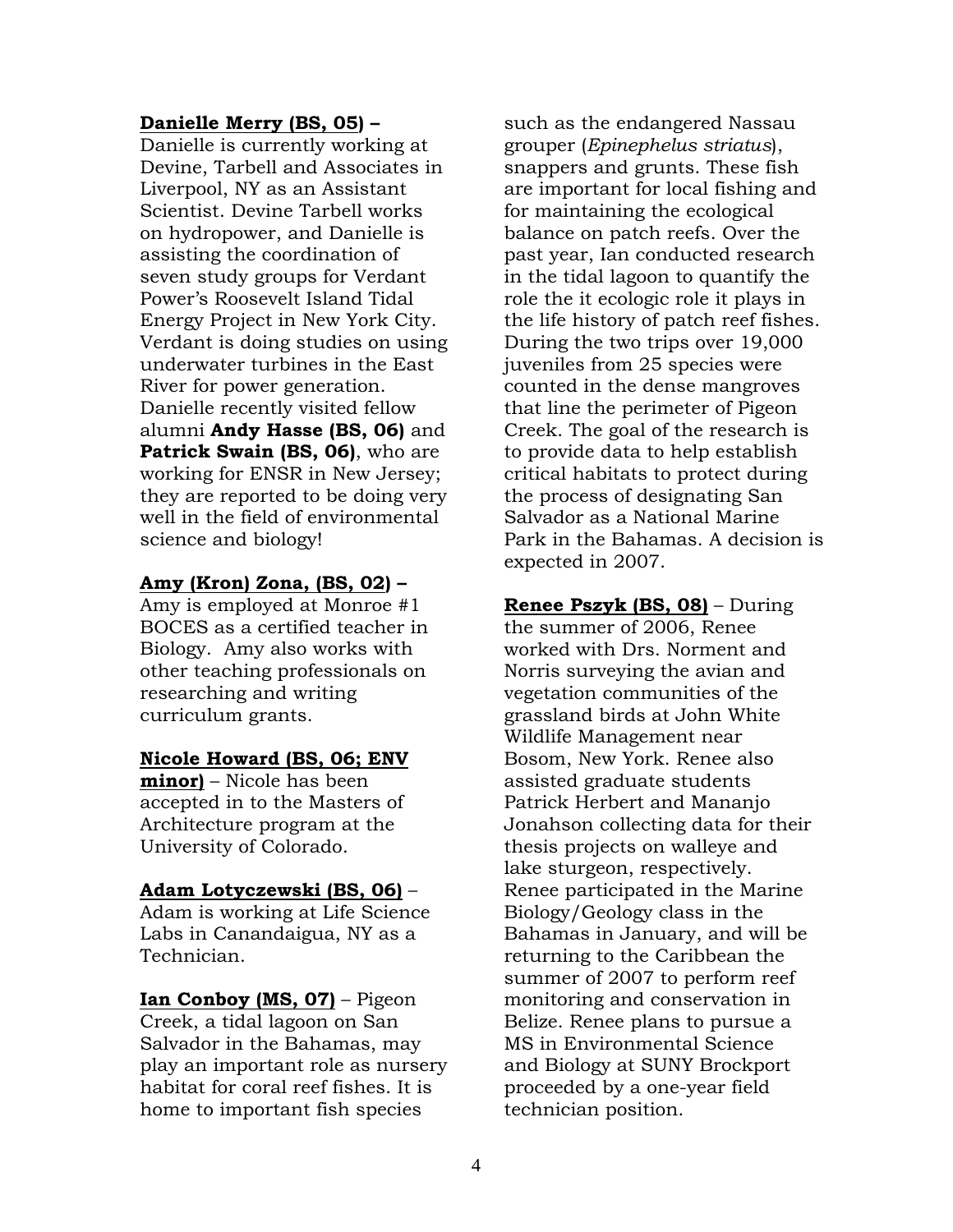#### **Ross Abbett (BS, 05; MS, 08)** –

Ross monitored various sites in Sandy Creek, Hamlin, New York the fall of 2006 to locate redds (nests) of spawning trout and salmon. Fry emergence traps will be constructed and incubation times of salmonid eggs calculated to capture a subset of emerging salmonid fry in the spring of 2007. Traps will be placed on 2-5 redds and captured fry will be counted and identified. Chinook salmon, coho salmon, brown trout and rainbow trout are the four species targeted by Ross' study. Electro-fishing surveys will be conducted the spring and summer of 2007 to document juvenile salmonid survival and to discover habitats within Sandy Creek capable of supporting early life stage salmonids. The goal of Ross' study is to quantify Sandy Creek's salmonid production, determine factors limiting their production, and document microhabitats that are capable of accommodating one and two year old salmonid habitation.

**Andrew Haase, (BS, 06)** – Andy works for ENSR in New Jersey working with freshwater and marine systems. He performs coral and reef identification, field sampling, and data analysis and writes reports, assessments and permits. Andy also has been given the task of performing essential fish habitat surveys which is "great to learn" and "very important".

**Brent Wilson, (BS, 06)** – Brent recently obtained a position with Bergmann Associates, Inc., in Rochester, NY as GIS technician in the Geospatial Division. He is responsible for GIS data production, collection and analytical tasks for private and local government clients.

**Richard Tilyou, (BS, 89) –** Rich is in his 17th year of teaching 10- 12th grade Chemistry & Earth Sciences at Niagara-Wheatland Senior High. Especially helpful, notes Rich, was Dr. Haynes' Pollution Biology course.

**Kevin Tompkins, (BS, 94), Gregory Light, (BS, 93), Joseph Lomedico (BS, 93).** All three of these alumni found employment in their field right in the Rochester area. Kevin works at Castle Genetic on E. Henrietta Road, and Greg and Joe both work for UCB Manufacturing.

#### **Michael Schlueter, (BS, 99)** –

Mike is in his 8th year of teaching Environmental Science and Biology at Victor High School.

#### **Frrederick Stoss, (MS, 74) –**

Associate Librarian, Science and Engineering Library at SUNY Buffalo, and Co-Chair of the American Library Association's Task Force on the Environment, Fred is also a "climate change messenger." He was chosen from several thousand applicants to participate in a 3-d training workshop, led by Al Gore, which included scientists, educators and communication specialists.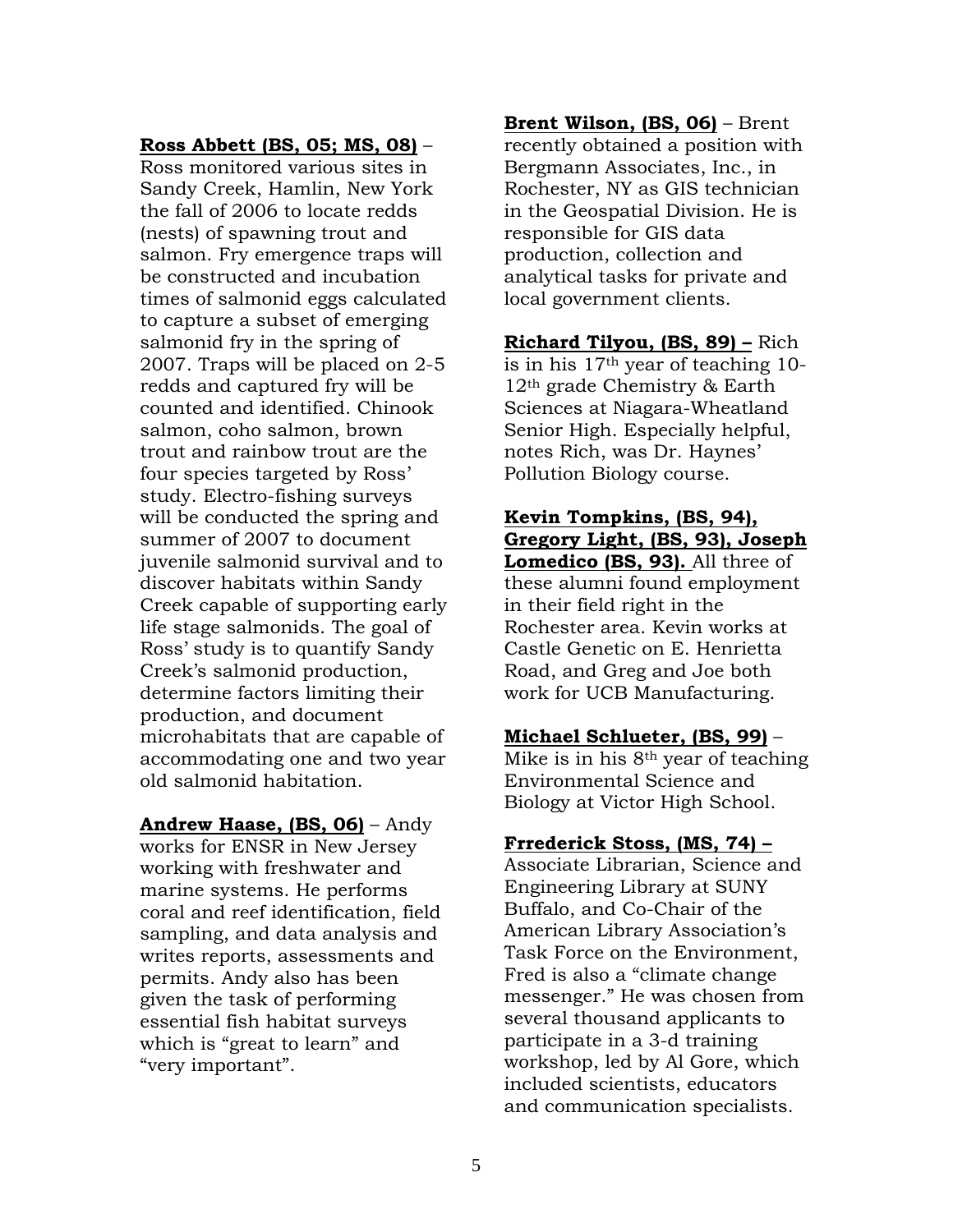Attendees gained information and skills needed to present customized versions of Gore's global warming slide show which is the basis for the film and book.

#### **Richard Smith, (BS, 07) –** A

double major in Environmental Science and Chemistry, Rick has been accepted into the Chemical Oceanography Ph.D. program at Texas A&M University.

#### **Gregory Lampman (BS, 94; MS,**

**97) –** Greg works for the Energy Efficiency Services group, NYS Energy Research & Development Authority, Albany (NYSERDA). He manages a Technical Assistance Program that provides interested facilities with energy efficiency technical evaluations, electrical peak-load reduction studies, energy procurement analysis, feasibility analysis for combined heat and power, and renewable technologies. The goal of the program is to increase the environmental performance, productivity and economic competitiveness of participants.

#### **Mary Merner (MS, 95)** Mary

works at the Monroe County Environmental lab as an Environmental Chemist. She supervises the Microbiology lab that analyzes drinking, stream and lake, and waste water.



## **We keep in Contact with our Alumni!!!!**

We have developed an e-mail database to keep our alumni informed of **job opportunities, seminars, etc**. Information is sent to all alumni who wish to be included. Alumna Amy Day **(BS, 94)** says, **"I got some job positions yesterday from you…this would have been invaluable when I was seeking jobs back when."** So, if you would like to be kept *"in the loop*", please tell us to add you to the list if you have not been receiving job announcements from us. Send your request to **[ddilker@brockport.edu](mailto:ddilker@brockport.edu)**.

## **Master of Science in Environmental Science and Biology Coming in fall, 2007!**

Our faculty has directed more than 80 successful MS thesis projects in Biological Sciences. In just few months we will embark on our own MS program in ESB, and we are very excited!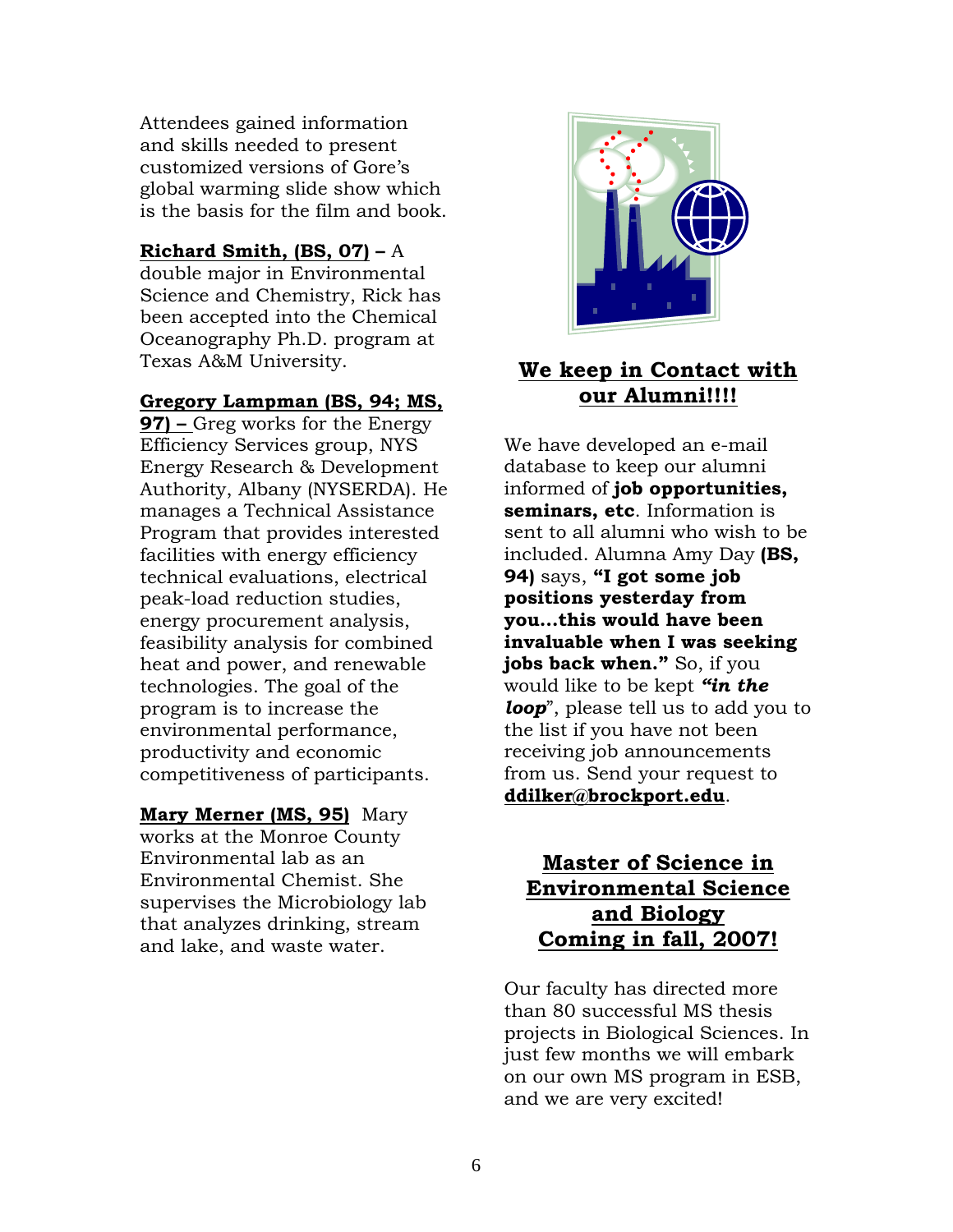We are in Lennon Hall which was completely renovated in 2002. As you can see above, our graduates have been highly successful in obtaining positions in the public and private sectors. We are ten miles from Lake Ontario and 30 miles from the Finger Lakes and Iroquois National Wildlife Refuge, all of which provide opportunities for graduate student education and research.

For more information, e-mail **[ddilker@brockport.edu](mailto:ddilker@brockport.edu)**



## **Fall 2007 Undergraduate and Graduate ENV Course Schedule**

| Principles of Biology                    |
|------------------------------------------|
| Environmental Science                    |
| Plant Ecology                            |
| Limnology                                |
| Limnology Laboratory                     |
| Environmental Law                        |
| Marine Biology-<br>Bahamas               |
|                                          |
| Mammalogy                                |
| ENV 469/<br>Environmental<br>Imagination |
|                                          |

| <b>ENV 490/</b>        | Fishery Techniques & |
|------------------------|----------------------|
| 590                    | Fish Identification  |
| <b>ENV 495/</b><br>595 | Aquaculture          |

For a description of a course, please email **[ddilker@brockport.edu](mailto:ddilker@brockport.edu)**



## **Environmental Science and Biology Faculty and Staff**

Dr. James Haynes, Professor and Chairman [jhaynes@brockport.edu](mailto:jhaynes@brockport.edu)

Dr. Joseph Makarewicz, Distinguished Service Professor [jmakarew@brockport.edu](mailto:jmakarew@brockport.edu)

Dr. Christopher Norment, Professor [cnorment@brockport.edu](mailto:cnorment@brockport.edu)

Dr. Mark Norris, Assistant Professor [mnorris@brockport.edu](mailto:mnorris@brockport.edu)

Hilary Richardson, Instructional Support Associate [hrichard@brockport.edu](mailto:hrichard@brockport.edu)